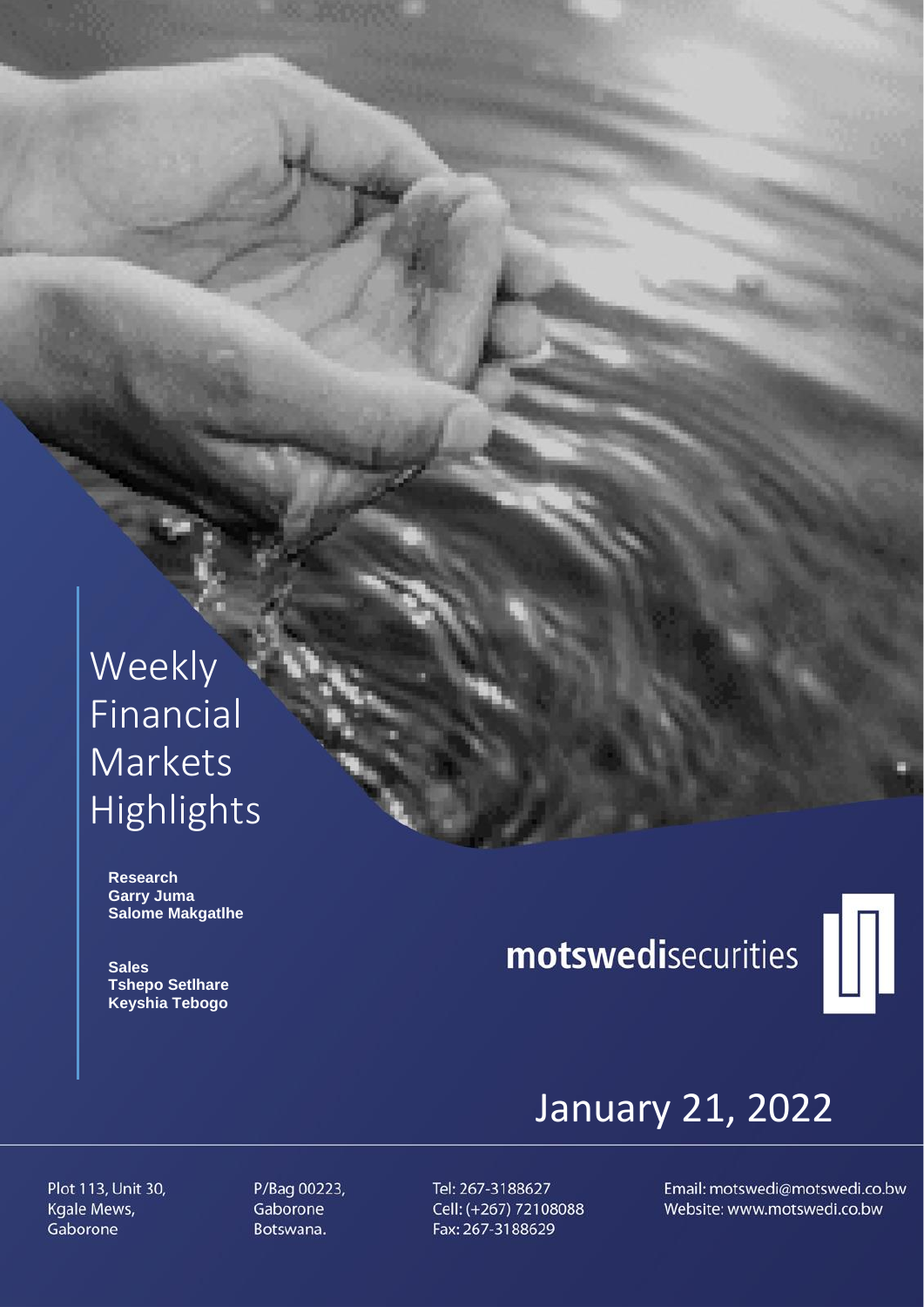

A member of the Botswana Stock Exchange

#### **1.0 Local Equity…**

After spending a large part of the week on the decline, the Domestic Company Index (together with the Domestic Company Total Returns Index) recovered most of its losses and closed the week marginally changed. Both the Domestic Company Index (DCI) and the Domestic Company Total Returns Index (DCTRI) both maintained their growth for the year of 0.43%. The Foreign Company Index (FCI) has made no movements for the year, given that the companies listed on the respective Board of the BSE have not noted any price changes.

Influencing movements of the indices in the week were the losses in Turnstar, G4S, and BTCL; capped by the gains in Letshego and Chobe. G4S was the largest loser in the week, dropping twenty-nine (29) thebe, to close valued at P2.70/share, leaving its decline for the year at negative 9.7% and leading the market losers.

Turnstar, was down one (1) thebe, to close the week valued at P1.97/linked unit, joining the list of losers on the equity market. The Property Company's linked units was one of the largest losers noted in 2021, having lost 20.8% throughout the previous year.

BTCL's share price took a one (1) thebe knock, to close the week trading at P0.73/share -- extending its loss for the year so far to negative 2.7%. Investors were taking advantage of the stock's low pricing and attractive dividend yield (of 11.1%, in comparison to the domestic market's weighted average of 7.8%), to mop up some of the excess supply that exists in the market. Investors were also purchasing the stock in order to qualify for BTCL's outstanding interim dividend of 3.67 thebe (gross), of which the last day to register is 28 January 2022.

BBS also lost value in the week, however made no contribution to the movements in the domestic indices, as the Company is registered on the Serala OTC (Over-the-Counter) Board, versus being listed on the Domestic Main Board (wherein the value of the domestic indices are derived). BBS lost five (5) thebe to close the week priced at P0.74/share. As this is the stock's first movement of the year, it now sits with a decline so far of 6.3%.

#### **BSE Indices – Week ending 21 January 2022**

| <b>DCI Close</b>   | 7,039.62 |  |  |
|--------------------|----------|--|--|
| Weekly Change (%)  | $-0.00$  |  |  |
| YTD Change (%)     | $+0.43$  |  |  |
| <b>FCI Close</b>   | 1,549.65 |  |  |
| Weekly Change (%)  | 0.00     |  |  |
| YTD Change (%)     | 0.00     |  |  |
| <b>DCTRI Close</b> | 1,857.92 |  |  |
| Weekly Change (%)  | $-0.00$  |  |  |
| YTD Change (%)     | $+0.43$  |  |  |

*Source: Motswedi Securities, BSE*

### **BSE Weekly Price Movements**

| <b>COUNTER</b>                   | 21 Jan<br>(t)            | 14 Jan<br>(t) | <b>Change</b><br>(%) | <b>YTD</b><br>$(\% )$ |
|----------------------------------|--------------------------|---------------|----------------------|-----------------------|
| LETSHEGO <sup>1</sup>            | 143                      | 141           | $+1.4$               | $+2.1$                |
| CHOBE 1                          | 731                      | 730           | $+0.1$               | $+0.1$                |
| G4S $\downarrow$                 | 270                      | 299           | $-9.7$               | $-9.7$                |
| BBS↓                             | 74                       | 79            | $-6.3$               | $-6.3$                |
| <b>BTCL</b> ↓                    | 73                       | 74            | $-1.4$               | $-2.7$                |
| TURNSTAR ↓                       | 197                      | 198           | $-0.5$               | $-0.5$                |
| Source: Motswedi Securities. BSE | * = Exchange Traded Fund |               |                      |                       |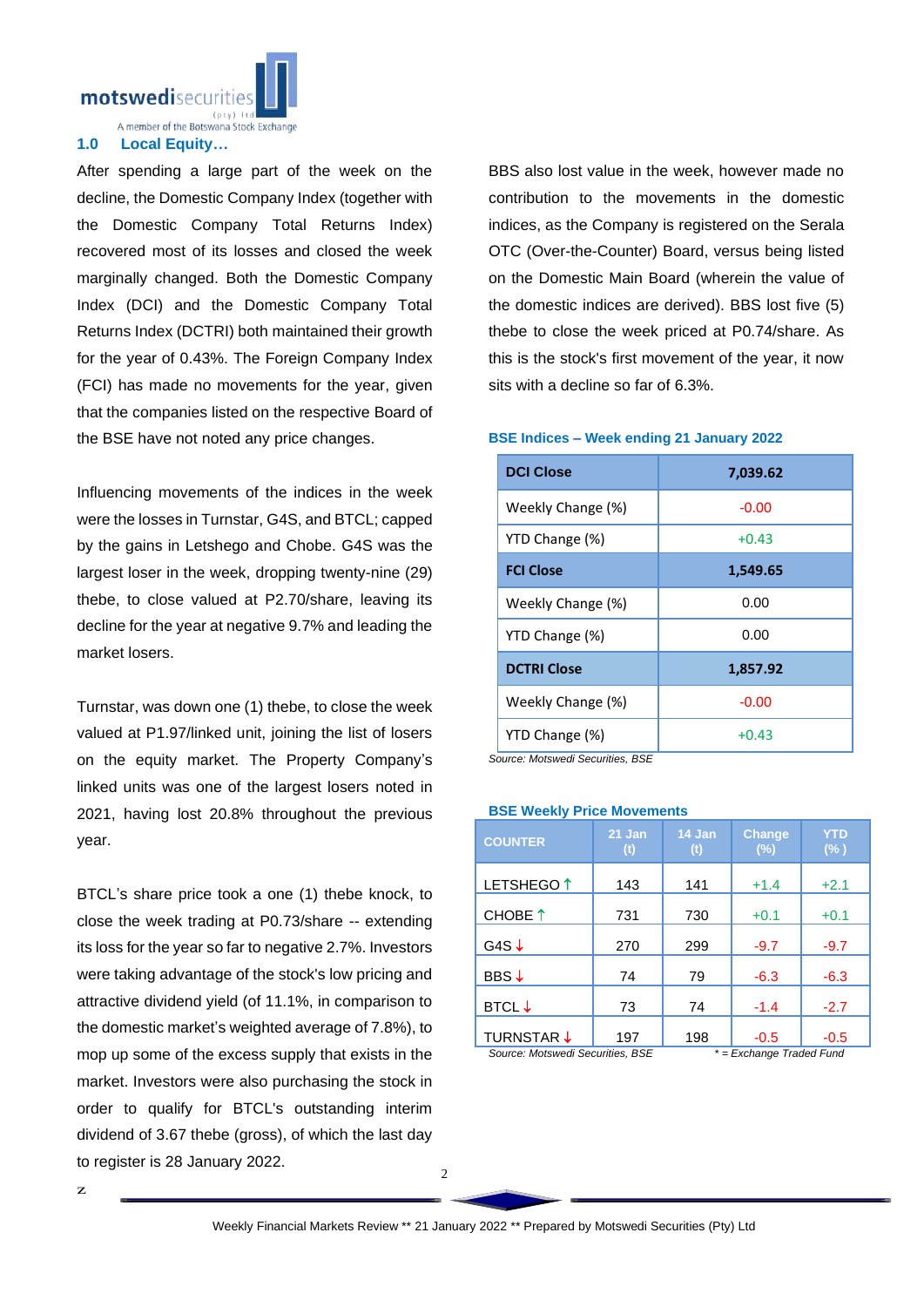

| No. of Shares Trading    | 2,327,273 |
|--------------------------|-----------|
| Turnover (BWP)           | 3,182,159 |
| Turnover (USD)*          | 276,530   |
| No. of stocks trading#   | 12        |
| No. of stocks advancing# | 2         |
| No. of stocks declining# | з         |
| No. of stocks unchanged# | 18        |

**Market Summary – Week ending 21 January 2022**

*Source: Motswedi Securities, BSE \*US\$/BWP = 0.0869*

*# = Domestic Main Board*

#### **2.0 Company Announcements (on BSE X-News)**

**Absa Bank Botswana Limited** has commenced preparation of the Full Year Financial Statements for the period ended 31 December 2021.The process will continue for a period that will not extend beyond 31 March 2022, by which date the final Full Year results will have been formally published. In compliance with Botswana Stock Exchange Listing Rules and as a matter of good corporate governance, Absa Bank Botswana Limited hereby declares a closed period effective 01 January 2022, which will be effective until the date the results are published. During the closed period, Absa Bank Botswana Limited Directors, Management and staff are prohibited from dealing in the Bank's securities until the announcement of the Full Year results.

**Engen Botswana Limited** has commenced the preparation of the final financial results for the year ended 31 December 2021 and will continue until they publish on or about 31 March 2022. In compliance with the Botswana Stock Exchange rules and good corporate governance, the company declares a closed period from 1 January 2021 ending on the date of publication of the financial results. During this period, members of the Board and Staff of the Company are prohibited from dealing directly or indirectly in the listed securities of

the Company in any manner. Any changes to these dates will be communicated in writing. This notice is also circulated to all stock brokers and the Transfer Secretaries to ensure compliance.

**Minergy** is providing this voluntary update to the market as it has entered a closed period, which will end when the interim results for the period ended 31 December 2021 are released. This is expected to take place around the middle of March 2022. Minergy will then update the market through a cautionary announcement, followed by the release of the interim results and commentary. This update provides high-level feedback on the performance, market conditions and developments for the sixmonth period ending 31 December 2021 ("the sixmonth period"). The six-month period ending 31 December 2020 ("the comparative six-month period") is used as a comparative for the performance indicators mentioned below. Find the update [here.](https://apis.bse.co.bw/storage/disclosures/01/2022/2700.pdf)

**Sechaba Brewery Holdings Limited (SBHL)** shareholders are advised that following the approval of the appointment of KPMG at the AGM held in June 2021, the audit firm has since informed SBHL that they have been unable to obtain the necessary independence clearance, rendering them unable to undertake the audit. At the meeting of the Board of Directors of 10 December 2021, it was resolved to terminate the audit services of KPMG. In order to ensure a smooth and uninterrupted financial yearend reporting process, the Board of Directors, after consultation with the Botswana Accounting Oversight Authority (BAOA), has re-appointed PricewaterhouseCoopers (PwC) for one more year as auditors on an interim basis. PwC had retired at the end of their five-year term in line with auditor rotation requirements. This appointment approved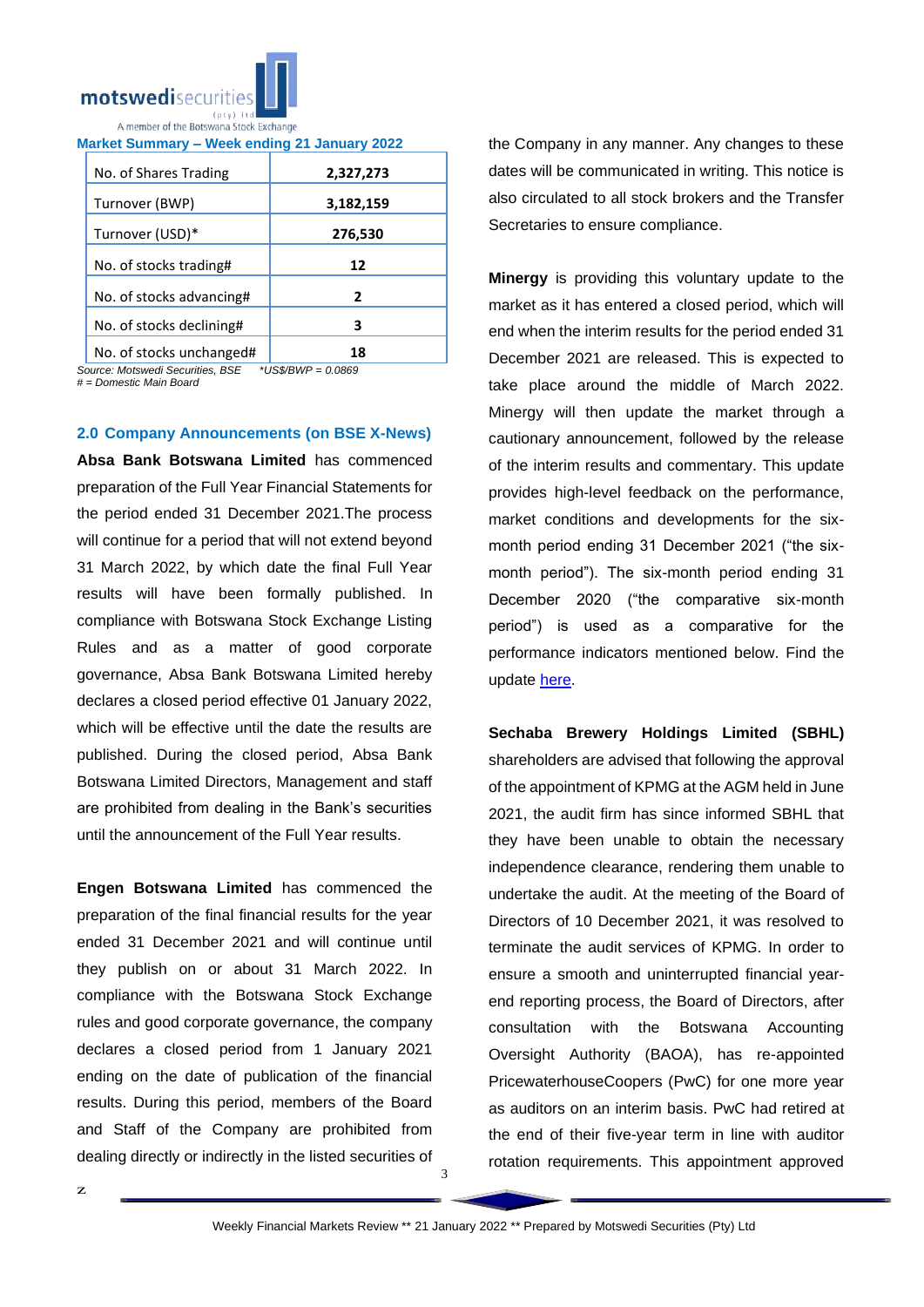

by the Board of Directors and BAOA is expected to provide a smooth transition process until a substantive auditor is appointed. It is anticipated that the process to appoint substantive auditors will be concluded ahead of the next AGM meeting and presented at the AGM for ratification.

**Anglo American Plc** announced that it has purchased 120,000 of its ordinary shares at US\$0.54945 each on Exchange (as defined in the Rules of the London Stock Exchange) from Goldman Sachs International as part of its buyback programme announced on 29 July 2021. This purchase was dated 14 January 2022.

**Anglo American Plc** announced that it has purchased 164,015 of its ordinary shares at US\$0.54945 each on Exchange (as defined in the Rules of the London Stock Exchange) from Goldman Sachs International as part of its buyback programme announced on 29 July 2021. This purchase was dated 19 January 2022.

**Anglo American Plc** announced that it has purchased 165,000 of its ordinary shares at US\$0.54945 each on Exchange (as defined in the Rules of the London Stock Exchange) from Goldman Sachs International as part of its buyback programme announced on 29 July 2021. This purchase was dated 20 January 2022.

Shares, which will rank pari passu with the existing  $\frac{4}{4}$ **Botswana Diamonds** announces that pursuant to the receipt of conversion notices from holders of 29,666,667 warrants exercisable at 0.60 pence each, it has today issued 29,666,667 ordinary shares of £0.0025 each ("Ordinary Shares") at the exercise price of 0.60 pence per new share ("New Shares"). Application will be made for the New

Ordinary Shares, to be admitted to trading on AIM and it is expected that this will take place on or around 26th January 2022 ("Admission"). The proceeds of the exercise of £178,000 will be used for additional working capital. Following the Admission of the 29,666,667 New Shares, Botswana Diamonds will have 879,071,902 Ordinary Shares in issue which will also represent the total number of voting rights in the Company. The above figure should be used by shareholders as the denominator for the calculations by which they will determine if they are required to notify their interest in, or a change to their interest in, the Company under the FCA's Disclosure and Transparency Rules. The information contained within this announcement is deemed by the Company to constitute inside information as stipulated under the Market Abuse Regulations (EU) No. 596/2014 as it forms part of UK Domestic Law by virtue of the European Union (Withdrawal) Act 2018. The person who arranged for the release of this announcement on behalf of the Company was Jim Finn, Director.

#### **3.0 Foreign Exchange…**

The US dollar traded down on Friday, however still headed for a weekly gain as investors anticipate a hawkish response from the US Federal Reserve's policy meeting scheduled for next week. Wide expectation is that the Fed will be raising interest rates as early as March 2022, which would be the first time since the Covid-19 pandemic began. The market also estimates that there will be four rate hikes in the US for the year 2022. Bringing the dollar down from the one-week high reached midweek, came after the release of US housing data that unexpectedly increased in December 2021, going against market expectation.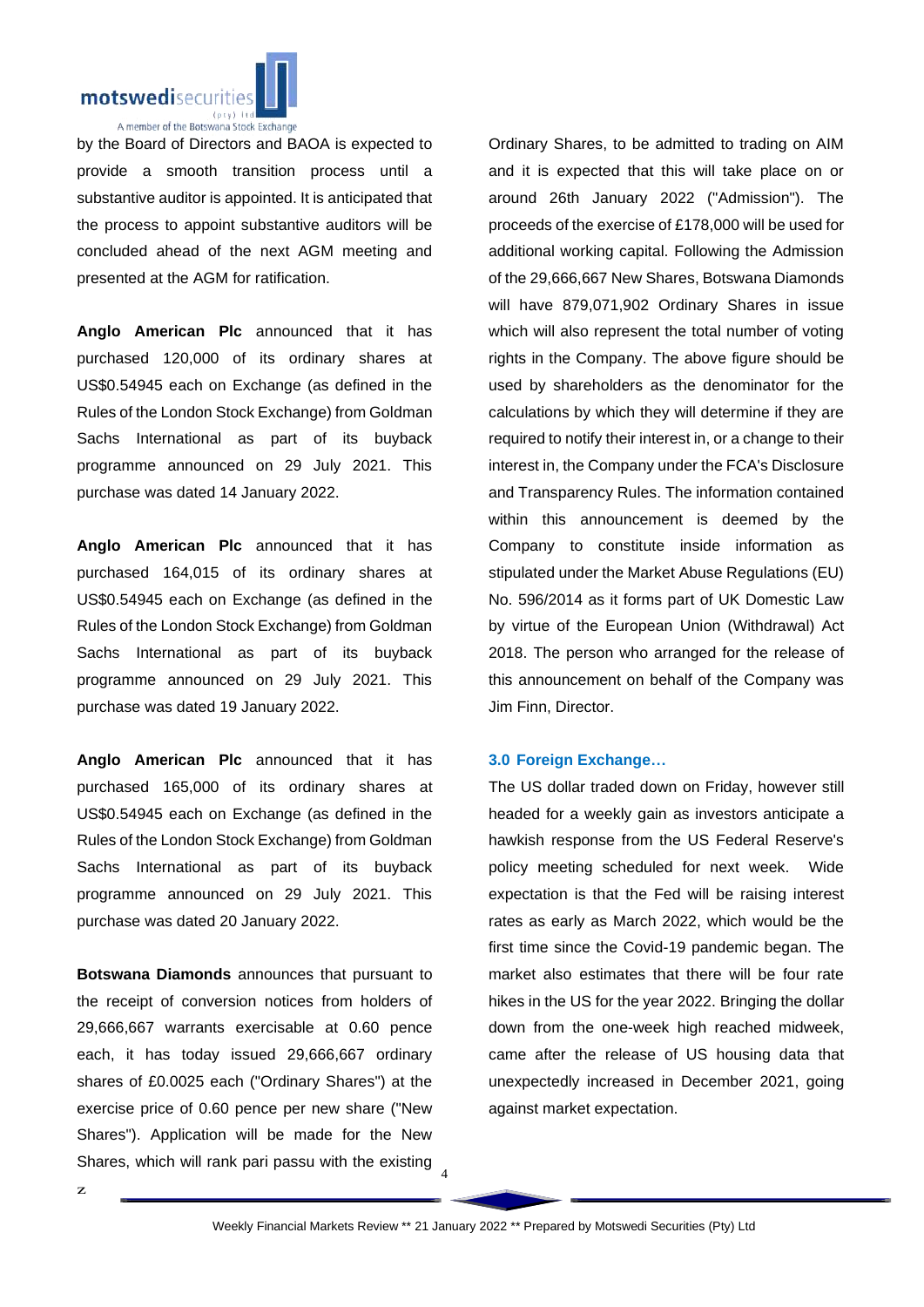

South Africa's consumer inflation quickened to 5.9% in December 2021 according to Stats SA on Wednesday, from 5.5% in November. This is the highest inflation level in almost five years for the country and is just below the upper bound of the South African Reserve Bank's target range of 3% to 6%. The hike in fuel prices was the main driver of the spike in South Africa's inflation levels and is likely to remain so, given that global oil prices are trading at around a seven-year high. For context, fuel prices in South Africa jumped by 40.5% in December 2021 compared with December 2020.

| <b>Currency</b>                    | 21 Jan | 14 Jan | <b>Change</b><br>(%) | YTD<br>$(\%)$ |
|------------------------------------|--------|--------|----------------------|---------------|
| ↑■<br>US\$/BWP                     | 0.0869 | 0.0868 | 0.12                 | 2.00          |
| ≔<br>ZAR/BWP                       | 1.3216 | 1.3331 | $-0.86$              | $-2.45$       |
| Ю.<br>EUR/BWP                      | 0.0767 | 0.0756 | 1.46                 | 1.86          |
| 픪푽<br>GBP/BWP                      | 0.0639 | 0.0632 | 1.11                 | 1.27          |
| ↑●<br>JPY/BW                       | 9.8900 | 9.8700 | 0.20                 | 0.92          |
| CNH/BWP<br>Course Dank of Datowang | 0.5511 | 0.5514 | $-0.05$              | 1.55          |

**Domestic Exchange rates**

*Source: Bank of Botswana*

Botswana's annual inflation rate was reported at 8.7% for December 2021, according to the latest report published by Statistics Botswana. This was a marginal increase of 0.1% from the 8.6% that was reported for November 2021. As is the usual case, the major contributors to the month's inflation levels was the Transport Group with 4.3%, the Housing, Water, Electricity, Gas & Other Fuels Group with 1.4%, and Food & Non-Alcoholic Beverages Group with 1.0%.

#### **4.0 Commodities…**

price of oil were potential supply disruptions,  $_5$ **Oil prices** were on the decline on Friday, after spending majority of the week on the climb that led to them rising to seven-year highs. Supporting the

including escalating tensions between OPEC+ members Russia and Ukraine, security concerns in Russia and the UAE (who are the second and third largest oil producers in the world), and an explosion that set off a fire on the Iraq to Turkey pipeline temporarily halting flows in the week. Further supporting oil prices was the inability to pump their agreed capacities by some OPEC members, likely due to low investments and outages at the respective facilities. Capping gains and pressuring prices by the end of the week was the unexpected rise in US crude stockpiles in the previous week, together with profit taking by investors after the highs reached in the week. This effect is expected to be temporary, given that demand is increasing, and supply concerns remain. Brent crude was up 1.75% for the week and has gained about 13% for the year so far.

**Gold prices** were on track for their second straight week of gains as inflation concerns and geopolitical tensions between Russia and the Ukraine supported the safe haven metal. Capping gold gains however, was the increasing anticipation that the US Federal Reserve will tighten monetary policy in their upcoming meeting on 25 - 26 January 2022. Gold is considered to be a hedge against inflation, but is however very sensitive to the movements in US interest rates, which may increase the opportunity cost of holding non-yielding assets such as bullion. Gold was up 0.7% for the week, priced at US\$1,831.20 per ounce.

Silver fell to US\$24.25 per ounce on Friday and was set for its best week in a year with a gain of about 5.6%. Meanwhile, Platinum closed Friday at US\$1,044.33 per ounce, and was set for its best week since June 2021.